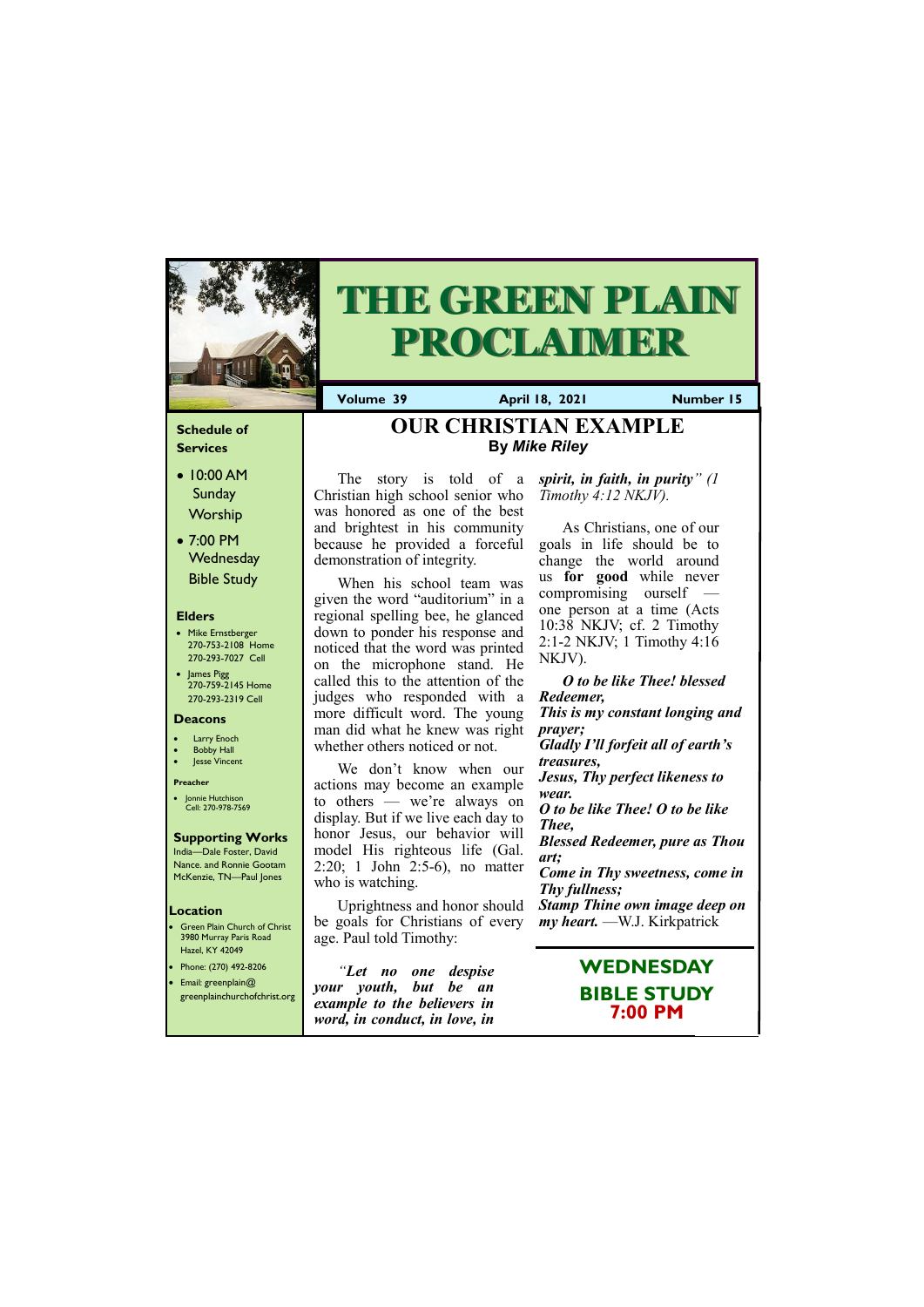# NEWS AND NOTES

*REMEMBER IN PRAYER: Green Plain members*: Remember Faye Travis, Peggy Jarvis, Rex Enoch, Mary Crutchfield, Joanne Barnes, Maxine Pool, Hayes and Marjorie Grady, Jim Fielder, Griselda Adams, Larry Enoch, Carolyn Byars, and Mary and Jim Lowrie. *Family and Friends:* Helen Tidwell, Jenne Pool, Teresa Tacker, Betty Pond, Bryan White, Meredith Enoch, Kenneth Mizell, Janice Canter, , Andrea Phillips, Donald and Dorothy Cook, Sandra Cook Downs, Kevin Smith, Dale Pentecost Jaime Aguavo, Jr., and Brett Wyatt.

- **PANTRY ITEMS April 2021: 4—Baked Beans; 11—Soups; 18—Apple Sauce; 25—Syrup.** Please bring any additional items you wish for the "blessing box" which is located next to the breezeway on the north side of the building.
- **April 2021 Anniversaries:** None **Birthdays:** 3-Mary Lowrie; 8- Katelyn Canter; 24-David Thompson; 27-Steve Enoch; 29-Sue Hall; If we have left anyone out please let us know.
- **We offer FREE BIBLE CORRECPONDENCE COURSES through the mail. Enroll on our website or send your name and return mailing address to the address on the first page of this bulletin. You may also call 270-978-7569 or you may email us at greenplain@greenplainchurchofchrist.org.**

**Page 2**

**ONLINE SPIRITUAL RESOURCES Gospel Broadcasting Network https://gbntv.org/**

**World Video Bible School https://store.wvbs.org/wvbs-splashpage.html**

> **A Bible Answer https://abibleanswertv.org/**

> > **Good News Today http://gnttv.org/**



**In Search of the Lord's Way http://searchtv.org/**

*TODAY'S SERMON*

# **"Doctrinal Traits of Unity #1"**

*"Endeavoring to keep the unity of the Sprit in the bond of peace"*

*Ephesians 4:3)*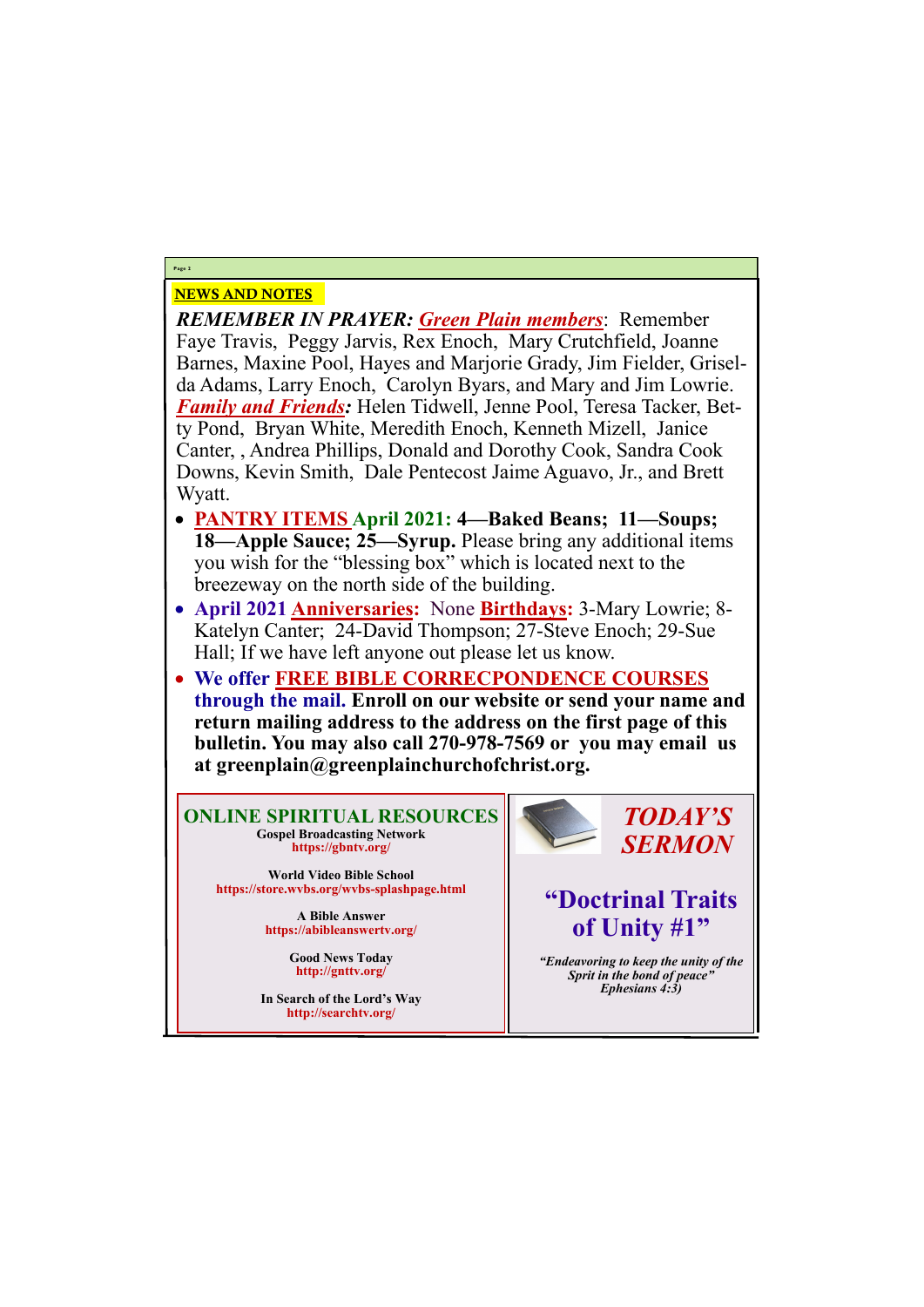**Page 3**

# **"DENY GOD OR FAIL"** *By Brett Petrillo*

Several years ago, Jordan Wooley, a seventh grader in Texas, was put to the test in class. Her teacher gave the class an assignment where they were forced to label God as "fact, opinion, or myth." However, when students began getting upset and discussions took place, the teacher made it clear that unless they said God was a myth, they would fail the assignment. Even though several students tried to speak up and argue for God, the teacher wouldn't budge and some students even left in tears. Jordan Wooley went home, talked with her parents, and had enough courage to take it to the principal and the school district.

> It may not be fun. It may not be popular. It may not be easy. Let us still be people who defend the faith and stand up for the Lord [\(2 Timothy 1:13;](https://biblia.com/bible/nasb95/2%20Tim%201.13) [3:14\).](https://biblia.com/bible/nasb95/2%20Timothy%203.14)

While it's on the rare side for teachers to take such a staunch approach against God inside school walls, resistance against God is not uncommon. Perhaps what was most rare about the situation was Jordan Wooley's willingness to stand up for her beliefs. Even though she was standing toe-to-toe with an adult teacher, which is hardly a fair fight, she stood her ground. She was even willing to take the situation up the school ladder, which her friend who also opposed the teacher was too scared to do (EAG News).

n [Matthew 10:32](https://biblia.com/bible/nasb95/Matt%2010.32-33)-33, Jesus said, "Therefore everyone who confesses Me before men, I will also confess him before My Father who is in heaven. But whoever denies Me before men, I will also deny him before My Father who is in heaven." In context, Jesus is speaking specifically to His disciples, but the overall idea still applies to us today  $(2$  Timothy 2:2). We must be people who stand up for the Lord, being ready to give a defense of the hope within us ([1 Peter](https://biblia.com/bible/nasb95/1%20Pet%203.15)  [3:15\)](https://biblia.com/bible/nasb95/1%20Pet%203.15).

—"Deny God or Fail" - [Articles ‹ Mt. Carmel](https://www.mtcarmelchurchofchrist.org/resources/articles/2021/04/04/deny-god-or-fail)  [Church of Christ](https://www.mtcarmelchurchofchrist.org/resources/articles/2021/04/04/deny-god-or-fail)

## **"IF YOU LOVE ME…"** *By Todd Houston*

*By this we know that we love the children of God, when we love God and keep His commandments. For this is the love of God, that we keep His commandments. And His commandments are not burdensome. 1 John 5:2-3*

If you watched "Cops" on tv, you most likely witnessed the police arrest a domestic violence offender who then proclaimed his love for the victim all the way to the patrol car. I always wondered if he really believed his own words. If so, he was grossly confused about the meaning of love. The Holy

Spirit says *"Love suffers long and is kind; love does not envy; loves does not parade it-* *self, is not puffed up; does not behave rudely, does not seek its own, is not provoked, thinks no evil..."* (1 Corinthians 13:4-5). It takes little effort to see through the faulty reasoning of the offender's concept of love.

Sadly, many who profess faith in Christ "love" Him in much the same way as we seek what He can give us without reciprocating His love. Though I cannot judge the heart of another person (Matthew 7:1; Romans 14:4), I want to suggest a few questions we should ask ourselves when we turn from Him to sin.

*(Continued on page 4)*